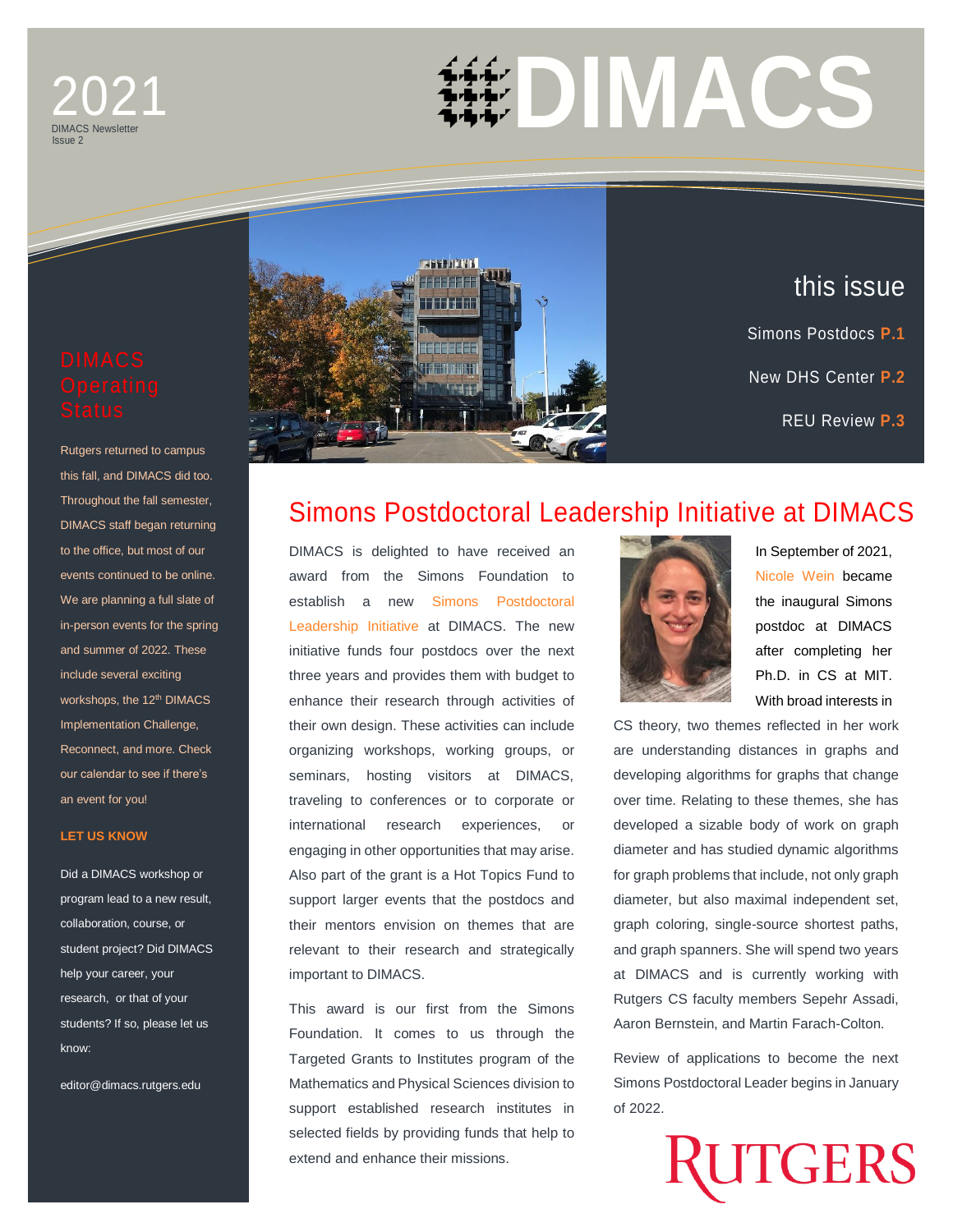Shortly after the start of the pandemic, several DHS Centers of Excellence (COEs) formed the [COE COVID-19 Supply Chain](https://ccicada.org/2020/08/14/the-dhs-centers-of-excellence-covid-19-supply-chain-initiative/)  [Initiative](https://ccicada.org/2020/08/14/the-dhs-centers-of-excellence-covid-19-supply-chain-initiative/) to help define their role in keeping supply chains sucure and resilient.

Led by CCICADA, the Initiative began with a plan to organize two workshops to bring together participants from the COEs, government agencies, and the private sector to learn from key stakeholders. Ultimately, the Initiative held *seven* [short online](http://dimacs.rutgers.edu/news_archive/coe-covid)  [workshops](http://dimacs.rutgers.edu/news_archive/coe-covid) during the period from August 2020 through the end of June 2021. Topics included vaccine efficacy, safety, and distribution, impacts on labor and food supplies, availability of medicine and PPE, increases in fraud and supply chain crime, and the effects of additional shocks to the supply chain, such as the March 2021 blockage of the Suez Canal. Each event featured speakers with front-line knowledge sharing their experiences and perspective with the COEs.

As vaccine rollouts were beginning, participants heard from heads of research at Pfizer and Moderna about the surprising efficacy of their vaccines. At other workshops, a Coast Guard Admiral gave early warning of backups at Pacific ports, the Chief Economist of the AFL-CIO explained why COVID-19 is a workplace issue for people of color, and a panel on Hunger Relief described new partnerships for food distribution that formed as traditional ones failed.



Over the past twenty years, DIMACS has engaged in what might be described as a "significant side business" in security—both cyber and physical. Security themes are reflected in special focus topics, past projects on nuclear detection and port-of-entry inspection, and most notably, the two Department of Homeland Security (DHS) Centers of Excellence (COEs)—DyDAn and CCICADA—that DIMACS has led.

Now, following an eight-month competition among the nation's largest universities, [DIMACS will become part of a third DHS COE.](http://dimacs.rutgers.edu/news_archive/sentry) In November of 2021, DHS announced that a team led by Northeastern will receive a \$36 million contract to form a new COE to address the challenges of protecting myriad civilian targets, such as stadiums, schools, and places of worship. The newly minted COE, called SENTRY, includes a Rutgers team guided by DIMACS Director Emeritus Fred Roberts and Education Director Midge Cozzens.

SENTRY combines the strengths of three "emeritus" COEs that have each worked with DHS for more than a decade—ALERT (led by Northeastern), CCICADA, and CREATE (led by USC). SENTRY builds on ALERT's use of advanced sensor technologies and signature analysis algorithms for threat detection, CREATE's powerful methods for risk assessment, and CCICADA's extensive work securing stadiums and transportation facilities.

# At the Center of Security Research

[Did](http://dimacs.rutgers.edu/news_archive/rcn-crypto) you know that DIMACS has been at the forefront of homeland security research for twenty years? It's true!

The Rutgers team will lead both research and education projects for SENTRY. Research projects will explore the interplay between architectural design and human behavior.

The team will experiment with a state-of-theart physical digital twin facility at the Rutgers Richard Weeks School of Engineering testbed. Through this testbed, they will collect data, build models, and conduct analyses to ferret out ways to reengineer existing public spaces to make them more resilient. SENTRY will also take advantage of the Rutgers "Living Lab", which provides access to campus spaces to observe the interaction of buildings and people. The Living Lab facilities include a football stadium that seats over 50,000 fans, a smaller soccer stadium, a basketball arena, hospital facilities, dining halls, dormitories, an extensive bus system, and other contextually relevant environments that will allow researchers to test new ideas.

Midge Cozzens will direct two of SENTRY's education programs. The first will develop instructional modules that bring security topics and techniques into community college and undergraduate classrooms in a way that emphasizes the methods and tools of mathematics and computing. The second will hold Reconnect workshops on themes that are relevant to SENTRY.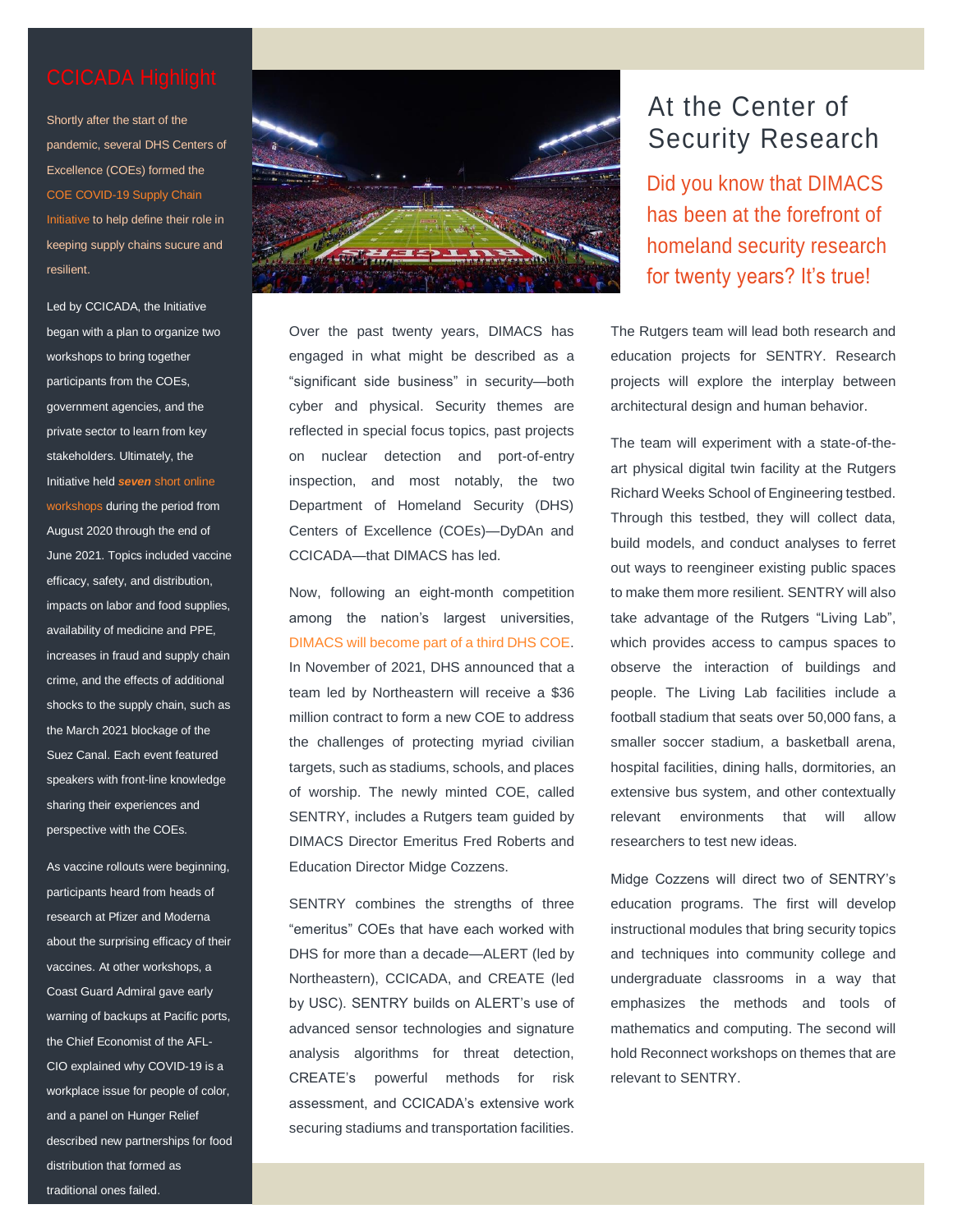

The [DIMACS REU program](http://reu.dimacs.rutgers.edu/) was held online in 2021 for the second consecutive year. The 2021 REU involved 31 students, including four from Charles University in the Czech Republic. Centered on themes in computer science and discrete math, the program drew mentors from nine Rutgers departments, as well as Princeton University and IBM.

Research activity thrived during the program, and in many cases, beyond. We anticipate several resulting publications, such as the one (right) from REU in 2020.

DIMACS REU students also engage in a variety of activities to complement their research. These include seminars, a data science boot camp, a panel on applying to graduate school, and discussion of ethics in research.

New for 2021 was [AI Day!](http://dimacs.rutgers.edu/events/details?eID=1677). This half-day event featured three engaging research talks illustrating the use of AI for social good, a virtual tour of the Rutgers robotics lab, and an industry panel discussing AI at two DIMACS partner institutions— IBM and Nokia Bell Labs.

The entry to the virtual venue for AI Day! was an outdoor "garden party" space rather than a more traditional lobby. The garden included tables with games, such as codewords, tetris, pictionary, and poker, for students to play together during breaks, as well as before and after the presentations.



# Workshop on Forecasting: From Forecasts to Decisions

### **[Held online March17 -](http://dimacs.rutgers.edu/events/details?eID=1531) 19, 2021.**

Speakers at the workshop on Forecasting represented a variety of backgrounds—statistics, economics, business, operations, and psychology with years of research and experience developing and improving forecasts. They explored methods to improve forecasts by forming teams of different types of forecasters; compared models versus markets (and methods that combine both) for predicting uncertain outcomes, examined peer prediction and other methods for eliciting truthful forecasts with no ground truth, and looked at

applications that included forecasting elections and clinical trials. A common theme emerged that teams of human forecasters still outperform machine-learning based forecasts in a variety of domains, including healthcare. Videos of worksho[p presentations are available on YouTube.](https://www.youtube.com/playlist?list=PLKVCRT3MRed49PWj8IF3WOAO8iYH2dCp3)  We hope to hold in-person follow-on workshop in early 2023.



2020 REU students John Gouwar and Caleb Robelle were mentored by Rutgers CS faculty member Eric Allender. Together with Shuichi Hirahara, they worked to improve previous work by Allender and Hirahara on the problem MKTP. The earlier work showed that computing the determinant of integer matrices (DET) can be reduced to MKTP via reductions that make only one query. The work done during the REU program significantly extends this, from DET (a small subclass of P) to a class known as NISZK that contains many supposedly-intractable problems of great interest to the cryptographic community. The team also established that MKTP is hard for a significant subclass of NISZK under reductions where each bit of the output depends on only one bit of the input (so-called projections). Thus, they were able to show that MKTP is hard under projections for a complexity class that is widely believed to contain intractable problems. As a corollary, this gives unconditional lower bounds on the circuit complexity of MKTP. [This work](https://eccc.weizmann.ac.il/report/2021/010/) appeared at ISAAC21.

Both students are now enrolled in CS theory graduate programs— Gouwar at Northeastern and Robelle at MIT.